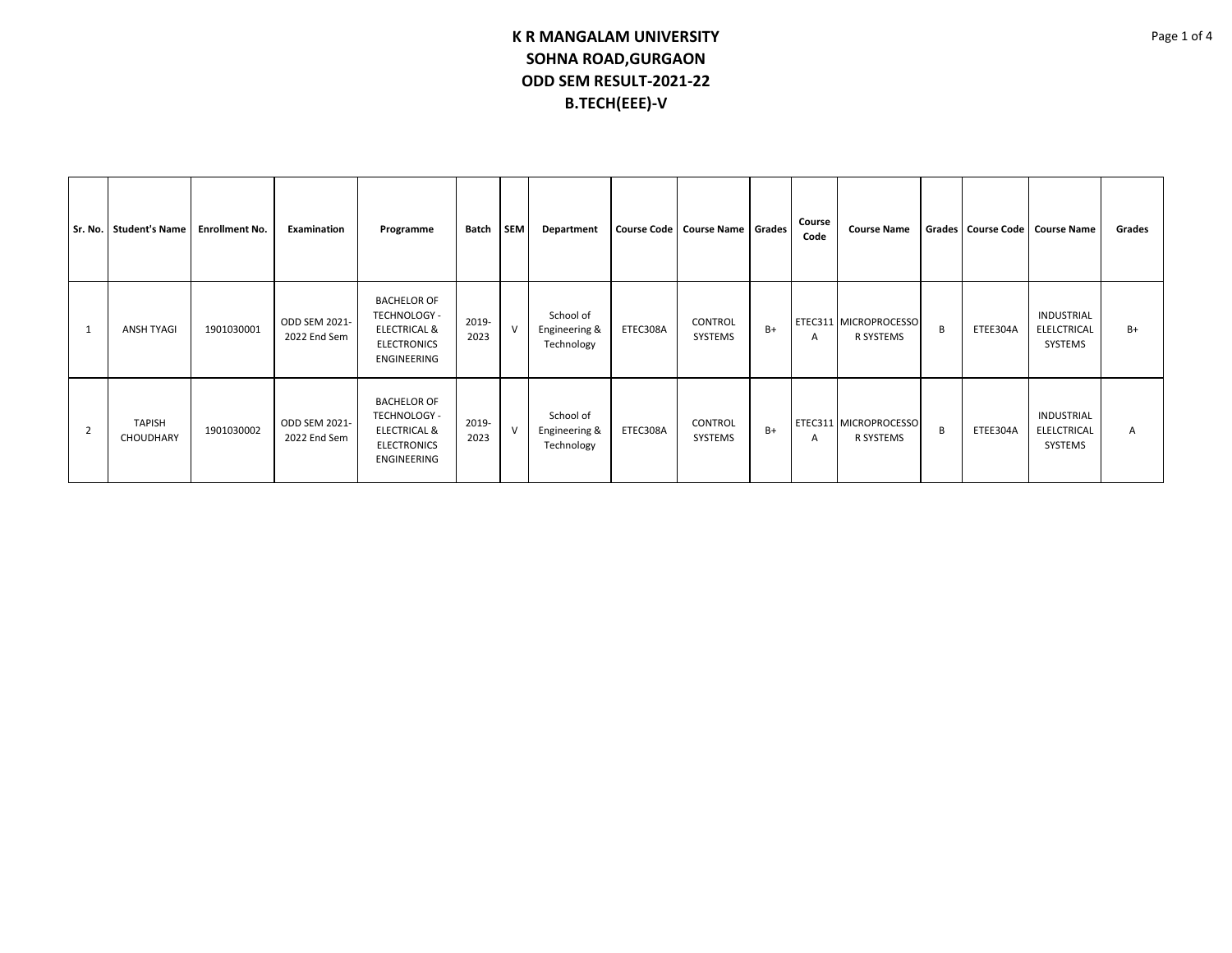| Sr. No.        | <b>Student's Name</b>      | <b>Enrollment No.</b> | Examination                   | Programme                                                                                                 | Batch         | <b>SEM</b> | Department                               | <b>Course Code</b> | <b>Course Name</b>                              | Grades       | <b>Course Code</b> | <b>Course Name</b> | Grades | <b>Course Code</b> | <b>Course Name</b>                                  | Grades |
|----------------|----------------------------|-----------------------|-------------------------------|-----------------------------------------------------------------------------------------------------------|---------------|------------|------------------------------------------|--------------------|-------------------------------------------------|--------------|--------------------|--------------------|--------|--------------------|-----------------------------------------------------|--------|
| 1              | <b>ANSH TYAGI</b>          | 1901030001            | ODD SEM 2021-<br>2022 End Sem | <b>BACHELOR OF</b><br><b>TECHNOLOGY -</b><br><b>ELECTRICAL &amp;</b><br><b>ELECTRONICS</b><br>ENGINEERING | 2019-<br>2023 | V          | School of<br>Engineering &<br>Technology | ETEC303A           | ANALOG &<br><b>DIGITAL</b><br>COMMUNICATIO<br>N | A            | ETEE312A           | POWER SYSTEM-      | A      | ETEC359A           | ANALOG &<br><b>DIGITAL</b><br>COMMUNICATIO<br>N LAB | A      |
| $\overline{2}$ | <b>TAPISH</b><br>CHOUDHARY | 1901030002            | ODD SEM 2021-<br>2022 End Sem | <b>BACHELOR OF</b><br>TECHNOLOGY -<br><b>ELECTRICAL &amp;</b><br><b>ELECTRONICS</b><br>ENGINEERING        | 2019-<br>2023 | V          | School of<br>Engineering &<br>Technology | ETEC303A           | ANALOG &<br><b>DIGITAL</b><br>COMMUNICATIO<br>N | $\mathsf{A}$ | ETEE312A           | POWER SYSTEM-      | $A+$   | ETEC359A           | ANALOG &<br><b>DIGITAL</b><br>COMMUNICATIO<br>N LAB | $A+$   |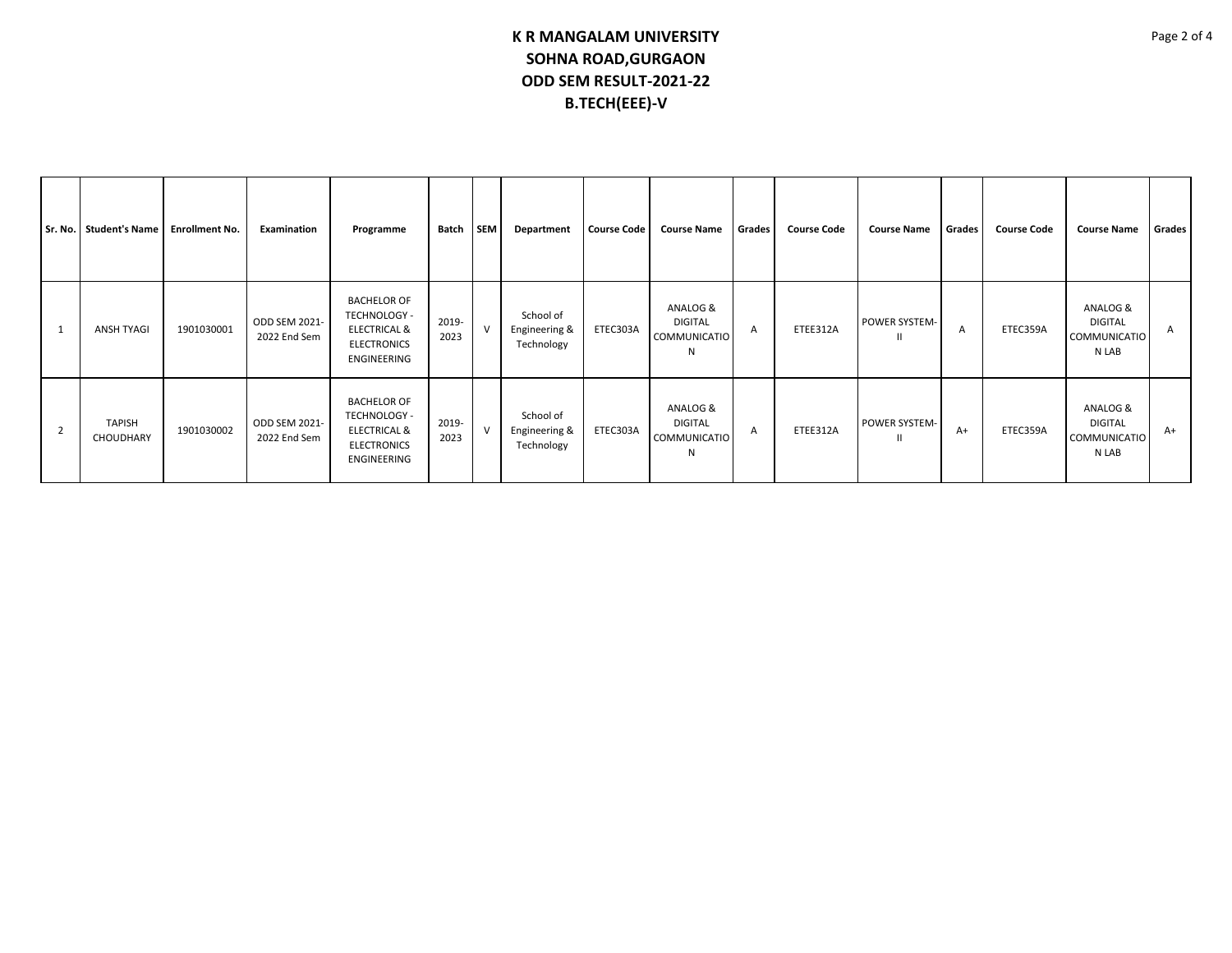| Sr. No. | <b>Student's Name</b>      | <b>Enrollment No.</b> | <b>Examination</b>            | Programme                                                                                          | Batch         | <b>SEM</b> | Department                               | <b>Course Code</b> | <b>Course Name</b>                    | Grades | Course Code | <b>Course Name</b>                          | Grades | <b>Course Code</b> | <b>Course Name</b>           | Grades |
|---------|----------------------------|-----------------------|-------------------------------|----------------------------------------------------------------------------------------------------|---------------|------------|------------------------------------------|--------------------|---------------------------------------|--------|-------------|---------------------------------------------|--------|--------------------|------------------------------|--------|
|         | ANSH TYAGI                 | 1901030001            | ODD SEM 2021-<br>2022 End Sem | <b>BACHELOR OF</b><br>TECHNOLOGY -<br><b>ELECTRICAL &amp;</b><br><b>ELECTRONICS</b><br>ENGINEERING | 2019-<br>2023 | <b>V</b>   | School of<br>Engineering &<br>Technology | ETEC353A           | <b>MICROPROCESSO</b><br>R SYSTEMS LAB | A      | ETEC355A    | MEASUREMENT<br>&<br>INSTRUMENTATI<br>ON LAB | A      | ETEC358A           | CONTROL<br><b>SYSTEM LAB</b> | A      |
| 2       | <b>TAPISH</b><br>CHOUDHARY | 1901030002            | ODD SEM 2021-<br>2022 End Sem | <b>BACHELOR OF</b><br>TECHNOLOGY -<br><b>ELECTRICAL &amp;</b><br><b>ELECTRONICS</b><br>ENGINEERING | 2019-<br>2023 | <b>V</b>   | School of<br>Engineering &<br>Technology | ETEC353A           | <b>MICROPROCESSO</b><br>R SYSTEMS LAB | $A+$   | ETEC355A    | MEASUREMENT<br>&<br>INSTRUMENTATI<br>ON LAB | A      | ETEC358A           | CONTROL<br><b>SYSTEM LAB</b> | $A+$   |